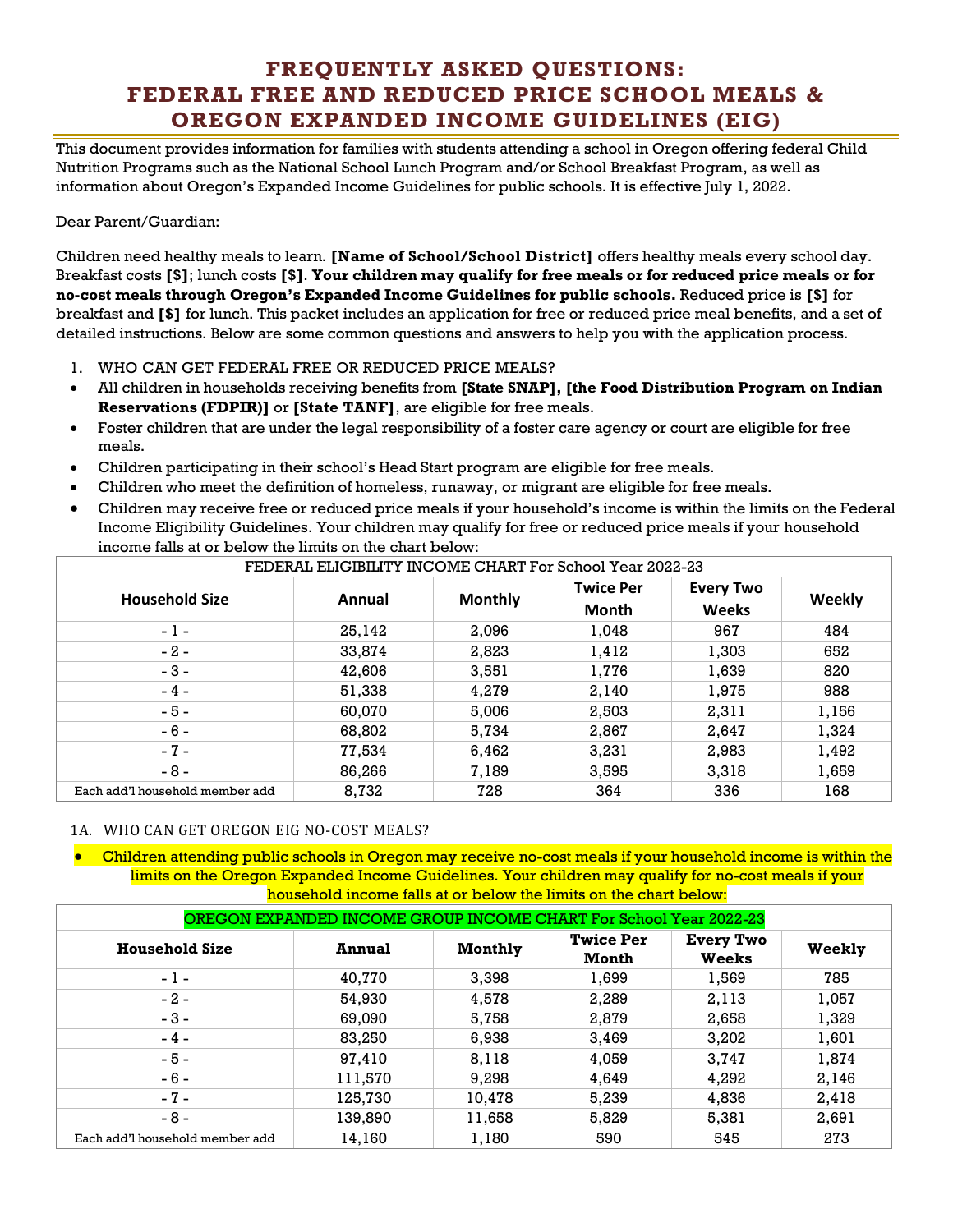- 2. HOW DO I KNOW IF MY CHILDREN QUALIFY AS HOMELESS, MIGRANT, OR RUNAWAY? Do the members of your household lack a permanent address? Are you staying together in a shelter, hotel, or other temporary housing arrangement? Does your family relocate on a seasonal basis? Are any children living with you who have chosen to leave their prior family or household? If you believe children in your household meet these descriptions and haven't been told your children will get free meals, please call or e-mail **[school, homeless liaison or migrant coordinator].**
- 3. SOME SCHOOLS OFFER NO COST MEALS TO ALL STUDENTS WITHOUT FILLING OUT AN APPLICATION. HOW DO I KNOW WHICH SCHOOLS DO NOT REQUIRE AN APPLICATION? The following schools are participating in a provision that offers meals at no charge to all students. Children attending the following schools will received no charge meals without completing an application **[list schools]**
- 4. HOW DO I KNOW IF A SCHOOL IS PARTICIPATING IN OREGON EIG? Not all schools are eligible to participate in Oregon EIG. Public schools, public charter schools and Education Service Districts are eligible. The following school are participating in Oregon EIG **[list schools]**
- 5. DO I NEED TO FILL OUT AN APPLICATION FOR EACH CHILD? No. *Use one Free and Reduced Price School Meals Application for all students in your household.* We cannot approve an application that is not complete, so be sure to fill out all required information. Return the completed application to: **[name, address, phone number]**.
- 6. DO I NEED TO FILL OUT A DIFFERENT APPLICATION TO QUALIFY FOR THE OREGON EIG NO-COST MEALS? No, use one meal application for both federal and Oregon EIG benefits.
- 7. SHOULD I FILL OUT AN APPLICATION IF I RECEIVED A LETTER THIS SCHOOL YEAR SAYING MY CHILDREN ARE ALREADY APPROVED FOR FREE MEALS? No, but please read the letter you received carefully and follow the instructions. If any children in your household were missing from your eligibility notification, contact **[name, address, phone number, e-mail]** immediately.
- 8. CAN I APPLY ONLINE? Yes! You are encouraged to complete an online application instead of a paper application if you are able. The online application has the same requirements and will ask you for the same information as the paper application. Visit **[website]** to begin or to learn more about the online application process. Contact **[name, address, phone number, e-mail]** if you have any questions about the online application.
- 9. MY CHILD'S APPLICATION WAS APPROVED LAST YEAR. DO I NEED TO FILL OUT A NEW ONE? Yes. Your child's application is only good for that school year and for the first few days of this school year, through **[date]**. You must send in a new application unless the school told you that your child is eligible for the new school year. If you do not send in a new application that is approved by the school or you have not been notified that your child is eligible for free meals, your child will be charged the full price for meals.
- 10. I PARTICIPATE IN WIC. CAN MY CHILDREN GET FREE MEALS? Children in households participating in WIC may be eligible for free or reduced price meals. Please send in an application.
- 11. WILL THE INFORMATION I GIVE BE CHECKED? Yes. We may also ask you to send written proof of the household income you report. *(Not applicable to Oregon EIG eligible applications)*
- 12. IF I DON'T QUALIFY NOW, MAY I APPLY LATER? Yes, you may apply at any time during the school year. For example, children with a parent or guardian who becomes unemployed may become eligible if the household income drops below the income limit.
- 13. WHAT IF I DISAGREE WITH THE SCHOOL'S DECISION ABOUT MY APPLICATION? You should talk to school officials. You also may ask for a hearing by calling or writing to: **[name, address, phone number, e-mail].** *(Not applicable to Oregon EIG eligibility decisions)*
- 14. MAY I APPLY IF SOMEONE IN MY HOUSEHOLD IS NOT A U.S. CITIZEN? Yes. You, your children, or other household members do not have to be U.S. citizens to apply.
- 15. WHAT IF MY INCOME IS NOT ALWAYS THE SAME? List the amount that you normally receive. For example, if you normally make \$1000 each month, but you missed some work last month and only made \$900, put down